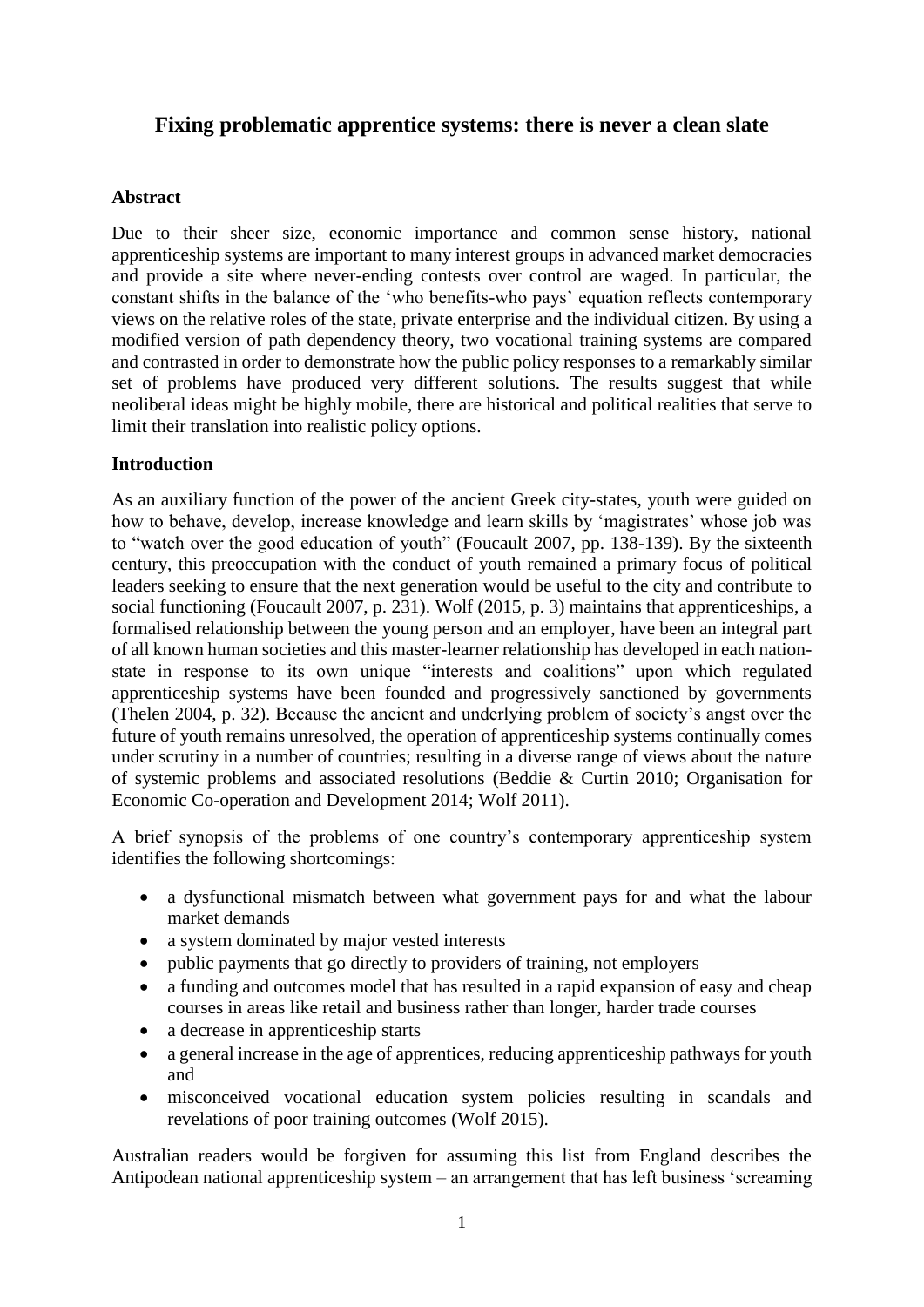for' qualified tradespeople such as plumbers, builders and mechanics as a direct result of the interaction of various government policies, according to the Australian Chamber of Commerce and Industry (Ross 2015b). By further way of comparison with English apprenticeships, the Australian system is characterised by:

- a system designed for multiple vested interests and clients including business, governments, parents, providers, students (Balzary 1998, p. 186)
- a 'user choice' funding system at state level that pays training providers, rather than employers, for contracted numbers of outcomes (Australian Government 2015d)
- the most popular training package in 2014 was the generic construction, plumbing and integrated services grouping (19,700 commencements) followed by business services (18,900), community services (18,000), retail services (16,400) and tourism, travel and non-trade hospitality (15,500) (National Centre for Vocational Education Research 2015, p. 11); even though no occupations from these final four fashionable packages appear on the National Skills Needs List (Australian Government 2015b)
- compared to 2013 the number apprentices and trainees in training at 31 December 2014 had decreased by 18.3 per cent and commencements had decreased by 21.9 per cent (National Centre for Vocational Education Research 2015, p. 5)
- 58 per cent of apprentices and trainees who commenced in 2014 were aged 20 years and older and
- widespread reports of financial rorting, implausibly short course duration and very low completion rates in a poorly regulated training market that has been over stimulated by uncapped public funding of training entitlements in some states, such as Victoria, and the introduction of student loans by the federal government (Dodd 2014, 2015; Ross 2015a, 2015b).

Governments in the advanced market democracies of England and Australia have frequently shared a set of internationally mobile policies and practices to guide vocational education and training (Allais 2010; Chard 1983; Ong 2007; Pietsch 2013). The post-World War Two apprenticeship systems in each country have incorporated many of the same policies and, as demonstrated above, have encountered very similar problems. However, the proposed solution to these mostly unintended complications and drawbacks in each country differs. This paper uses a Foucauldian discourse analysis of key policy responses to suggest how these different responses have come about. Exploring the discourses of a specialist area, such as vocational education and training, exposes how power is exercised as well as the power relationships between the major participants (Foucault 2010, p. 217; Oksala 2007, p. 78).

### **Theoretical considerations**

Thelen (2004, p 32) used an adaptation of path dependency theory in her comparative study of the development of four nations' apprenticeship systems to describe how different accommodations emerged to cater for the various vested interests who were seeking to establish regulations that would produce the most favourable outcome and maximise their group's benefit. While pure path dependence suggests that future options are limited by past knowledge and decisions, some sociologists, for example Bourdieu, argue against absolute determinism in education in favour of dispositions that are only activated by certain social and economic circumstances (Grenfell 2007, p. 57).

The limitations of path dependence theory were addressed by Thelen when she deployed two ancillary factors. *Conversion* offers the capacity "for understanding how institutions created for one set of purposes come, in time, to be turned to wholly new ends" (Thelen 2004, p. 36).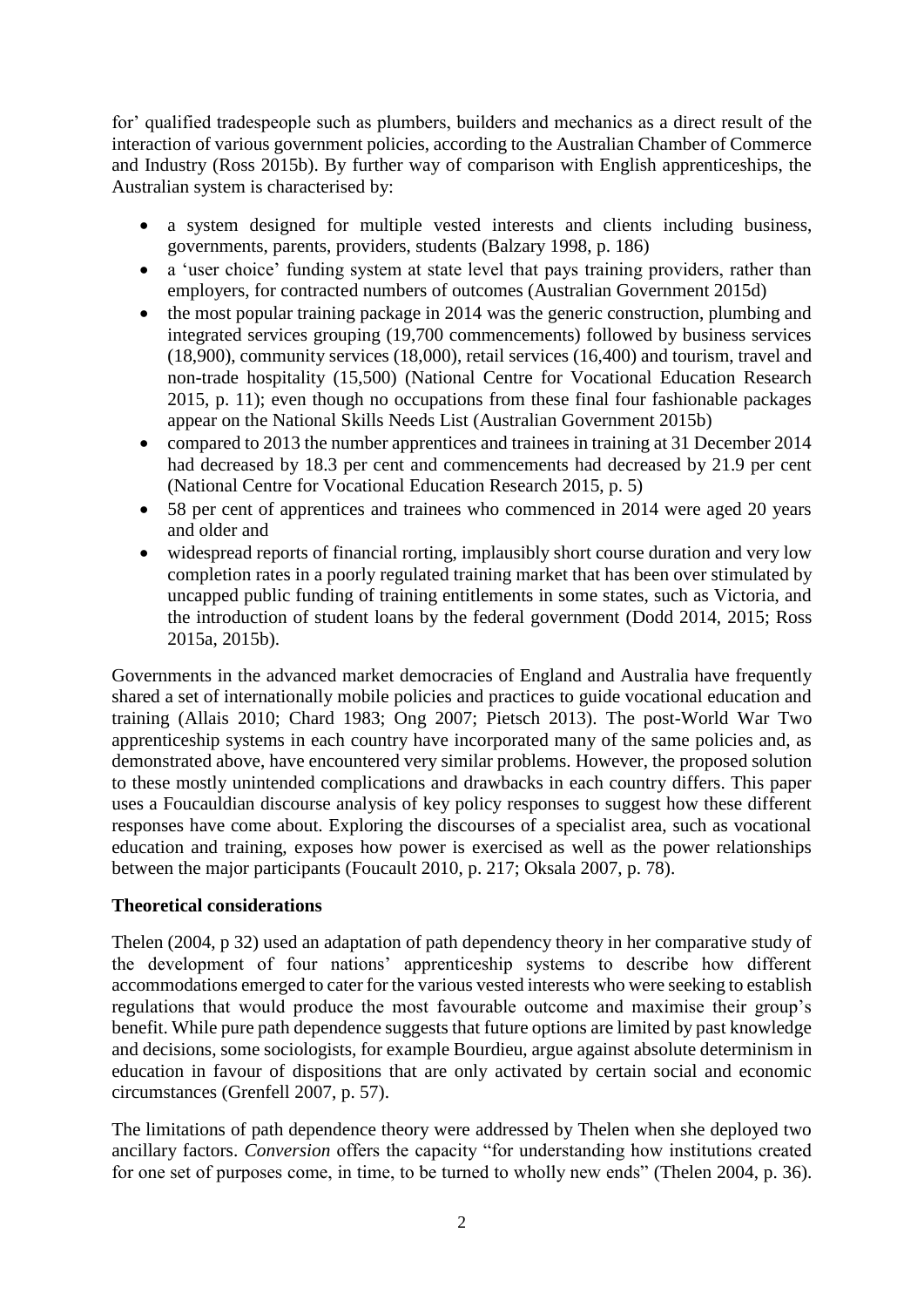The resulting institutions are "redirected to new goals, functions or purposes" and frequently represent compromises between the different power-seeking groups (Dodds & Kodate 2012, pp. 1-2). The second is "*institutional layering* which involves grafting new elements onto an otherwise stable institutional framework" (Thelen 2004, p. 35). This layering can be used to describe incremental institutional change through processes that renegotiate some elements while leaving others in place; join new elements onto a proven framework; actively amend or revise existing institutions or change behaviours by attaching new rules to existing ones (van der Heijden 2011, pp. 10-11).

In addition, Esping-Andersen (1990, pp. 4-5) believes that modern capitalist countries have developed different styles of social welfare that inevitably interact with commitments to full employment. These various accommodations of the social contract between the state and its citizens have some of the characteristics of path dependency, but again do not display an ironclad pre-determined outcome in each country. In the United Kingdom, liberal reformers believed market capitalism would be better supported by the provision of public good funding and supporting self-help for individual workers rather than "squeezing the last drop of sweat from the labourer" (Esping-Andersen 1990, p. 63). Government help for individual responsibility was supported by programs of mass education and sponsored equal opportunity underpinned by private social insurance schemes "that did not interfere with work incentives and competitiveness" (Esping-Andersen 1990, pp. 63-64).

The development of the welfare state was most hindered in countries were democracy arrived early and social welfare rights were delayed with Australia being an archetypal example (Esping-Andersen 1990, p. 27). In addition, due to near permanent labour shortages, Australian trade unions were able to deliver social protection via wage negotiations based upon "individual rather than community responsibility for poverty" that privileged employment as the supporting structure for welfare provision (Castles 1985, p. 99). Gaining the skills required in order to access employment was a foundational element of both the state welfare and apprenticeship systems in Australia.

### **Discussion**

### *Britain*

A constellation of interests positioned apprenticeship training as a contest between working class unions and capitalist class employers where English apprentices were often caught up in conflicts between the two (Thelen 2004, pp. 145-146). In the 1940s and 1950s the government provided firms with incentives to invest in training in response to severe skill shortages that had come about due to the incapacity of this unstable system to produce adequately trained journey men. The indenture system was not popular amongst employers who felt they had too little power in a voluntary system. In order to further promote training, the Government imposed a training levy on all firms in 1964 and created tri-partite Industrial Training Boards to allocate the levy's funds and regulate apprenticeships with the unintended outcome of discouraging direct business investment in training due to increased costs (Thelen 2004, p. 147). Partial exemptions to the training levy were introduced in 1973 which further reduced resources in the sector leading to a virtual national collapse of apprenticeship training in the mid-1970s (Thelen 2004, p. 147). The long tradition of British voluntarist approach to training had resulted in distinct costs disadvantages to firms that trained well, an absence of national policy coordination and low levels of commitment from large sections of business and industry. With the exception of the construction industry, the 27 Industry Training Boards were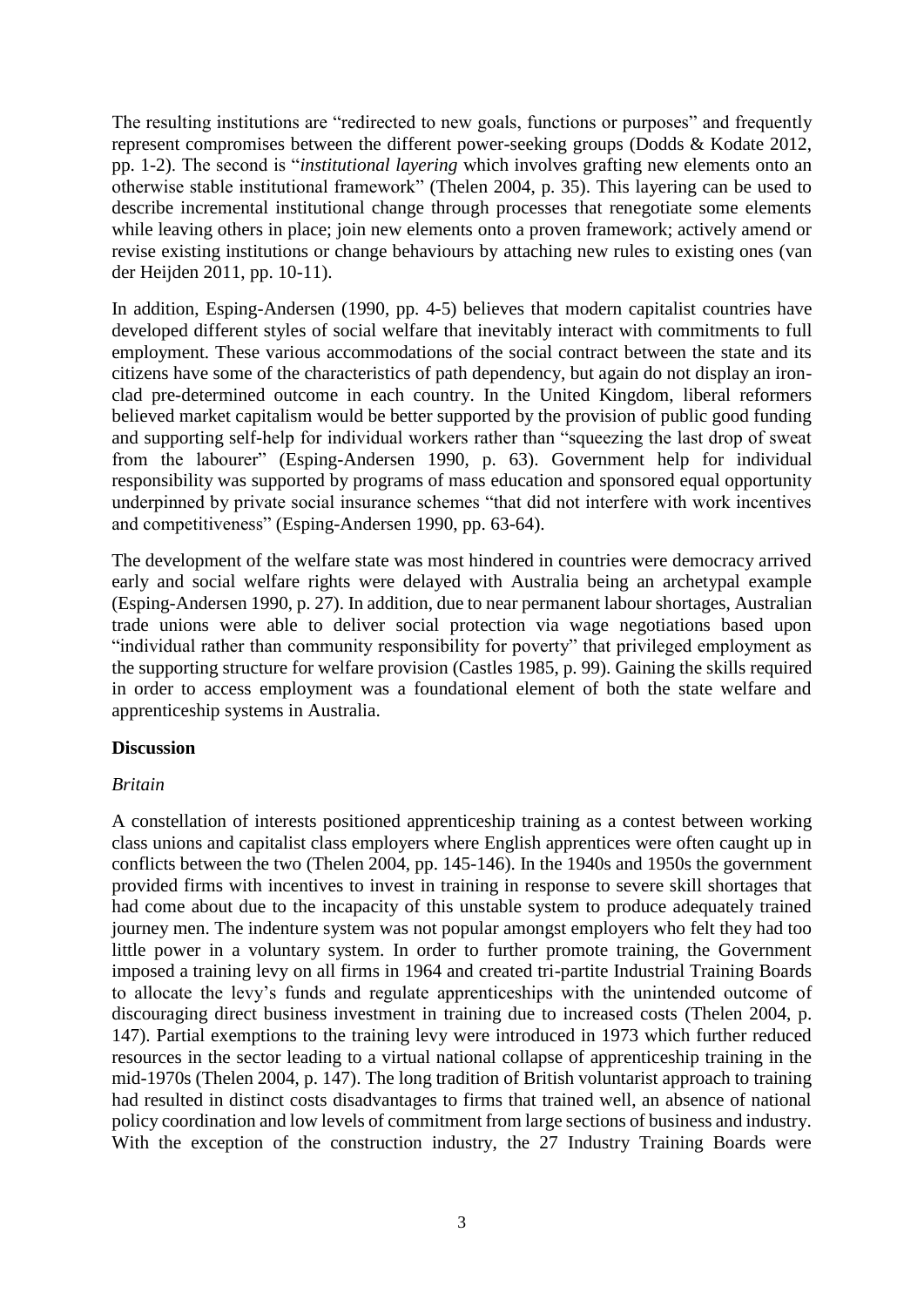progressively disbanded through the 1980s and along with them, the training levy disappeared (Gospel & Casey 2012, p. 19).

What had commenced as a decentralised and unregulated British apprenticeship system has become one in which "everything to do with apprenticeship is decided by central government" with policies and programs that Wolf describes as an exemplar of "how not to run a skills" policy" (2015, p. 5). Some of the contemporary results of this transfer of voluntary control over the apprenticeship system from employers and unions to the central government have been described earlier. Wolf (2015, p. 12) identifies two underlying causes of system failure – unrealistic and generic apprenticeship targets being set by politicians and under-funding of the system. Her proposed solution is to return to an apprenticeship fund financed by a universal employer levy, controlled by industry instead of government and repositioning the employerapprentice contract "as central and defining" (Wolf 2015, p. 12).

In the Summer Budget of July 2015, the United Kingdom Government announced its intention to reintroduce an apprenticeship levy on 'larger employers' to address problems of low productivity and related matters of retarded economic growth, wages and living standards (Department for Business 2015, p. 5). This rationalisation envisages that apprentices are to be considered as production units that contribute directly to overall economic prosperity. The levy will be collected through the tax system and used to fund capped-value digital vouchers that employers can spend with any registered provider in order to purchase apprenticeship training for those aged 16 and older – thus supporting an increased marketisation of apprenticeship training. The discussion paper that accompanied this proposal noted skill shortages were still a problem in spite of a traineeship system that relied upon 'voluntarism' (emphasis in original) supplemented by significant government subsidies intended to encourage increased private funding (Department for Business 2015, p. 6). In other words, the unregulated brawls over apprenticeships between unions and employers and the increased policy control and funding by central government have both failed to improve the supply of skilled workers. Over the years, the number of apprentices in Britain has varied considerably in response to apprenticeship policies. From 120,000 mostly engineering apprentices in 1970, the system collapsed to only 30,000 in 1983 (Thelen 2004, p. 147). The 440,000 commencements in 2013- 14 in more than 200 apprenticeship frameworks represent a vast increase in both the size and scope of the formal training system (Wolf 2015, p. 12 and p. 7).

### *Australia*

While the struggles between labour and employers over control of apprenticeships was no less pronounced in Australia, the contest took place in a much more structured environment than *laissez faire* England. Apprenticeship wages and conditions were subject to decisions made by the various state and federal conciliation and arbitration courts (Commonwealth-State Committee of Inquiry Into Apprenticeship 1954, pp. 89-98). These unique, compulsory courts not only dealt with industrial relations but also set the direction of social policy by serving "as an instrument for raising the downtrodden and for improving the stamina and character of the coming generation" (Castles 1985, p. 14). Additional regulation came from state-based apprenticeship authorities which declared vocations subject to apprenticeships and set out related administrative guidelines (Commonwealth-State Committee of Inquiry Into Apprenticeship 1954, pp. 18-19). These two types of institutions and their functions remain in place to this day.

The various state governments also provided, at public expense, technical education colleges for off-the-job training (Commonwealth-State Committee of Inquiry Into Apprenticeship 1954,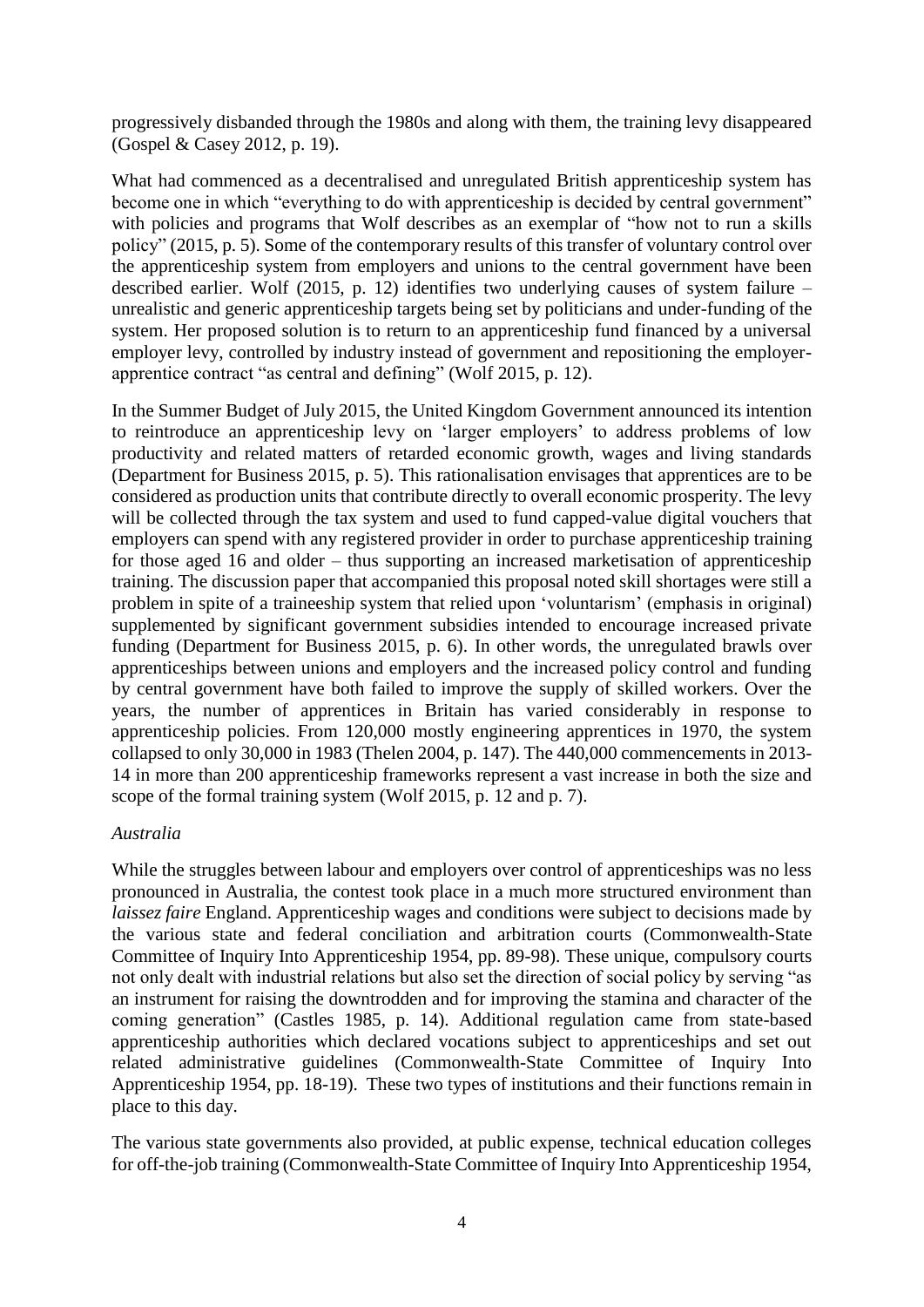pp. 99-105). The so-called Wright Committee Review into Apprenticeships in the early 1950s suggested that apprentices should be considered as "educational units" rather than as "production units" thereby removing the capacity to make them subject to payment on the basis of the employer's assessment of their value (Commonwealth-State Committee of Inquiry Into Apprenticeship 1954, p. 52). This national review also found that:

there are four parties to the education of an apprentice, namely, the lad himself, his employer, his parents and the taxpayer in general. While all of these parties benefit from the training given to the apprentice, it cannot be doubted he, in the long run, profits most (Commonwealth-State Committee of Inquiry Into Apprenticeship 1954, p. 33).

In 1953, it was roughly estimated that 50,000 apprentices were in training in Australia and all of these were in the masculine manufacturing trades (Commonwealth-State Committee of Inquiry Into Apprenticeship 1954, p. 121). This number grew steadily from the early 1960s reaching 129,000 in 1985; with the introduction of contracted traineeships that year there was more or less continual growth in total apprentices and trainees to 518,000 in training in 2012, but with the removal of federal government wage subsidies the number had fallen to 351,000 in 2014 (National Centre for Vocational Education Research 2013, table one). More than 500 occupations have formal certificate level training in apprenticeships and traineeships that are collectively identified as Australian Apprenticeships (Australian Government 2015a). For two decades since the mid-1990s, employers of apprentices and trainees have been able to avail themselves of quasi-marketised User Choice arrangements in which they can select the registered training provider that is paid directly by the state or territory government for the offthe-job training component (Australian Government 2015d). User Choice allowed for the registration of private training organisations and entry into the market for public funding in direct competition to the state-owned and operated colleges.

The Australian Government made one serious attempt at implementing British-style employer levies through the Training Guarantee that was controversially introduced in 1990, suspended in 1994 and finally repealed in 1996. Its evaluation found that it did increase training effort in a wide range of businesses, but "had little success in changing industry behaviour where there was no established training culture" (Fraser 1996, p. vi). As a result of the public policy success of the introduction of income contingent loans into the higher education sector (Chapman 2013), a similar student loan scheme has progressively introduced into vocational education and training commencing 2007 to meet the full tuition costs of higher level qualifications with VET Fee-Help (Yu & Oliver 2015, p. 15). Income-contingent loans were then extended to Australian Apprenticeships in 2014 to replace cash assistance payments for training related expenses, such as tools and safety gear. The Trade Support Loans of up to \$20,000 per apprentice or trainee are available to those training in specified skills shortage occupations (Australian Government 2015c). By November 2015 some 33,000 of these loans have been taken out in the 64 occupations identified as experiencing skills shortages (Australian Apprenticeships NT 2015). The continued concern for the development of appropriate habits in youth is evident in the justifications used in support of replacing grants with loans. "If you are old enough to have a job you're old enough to manage a loan and the Government believes this programme will encourage financial responsibility" (Australian Government 2015c).

*Comparisons*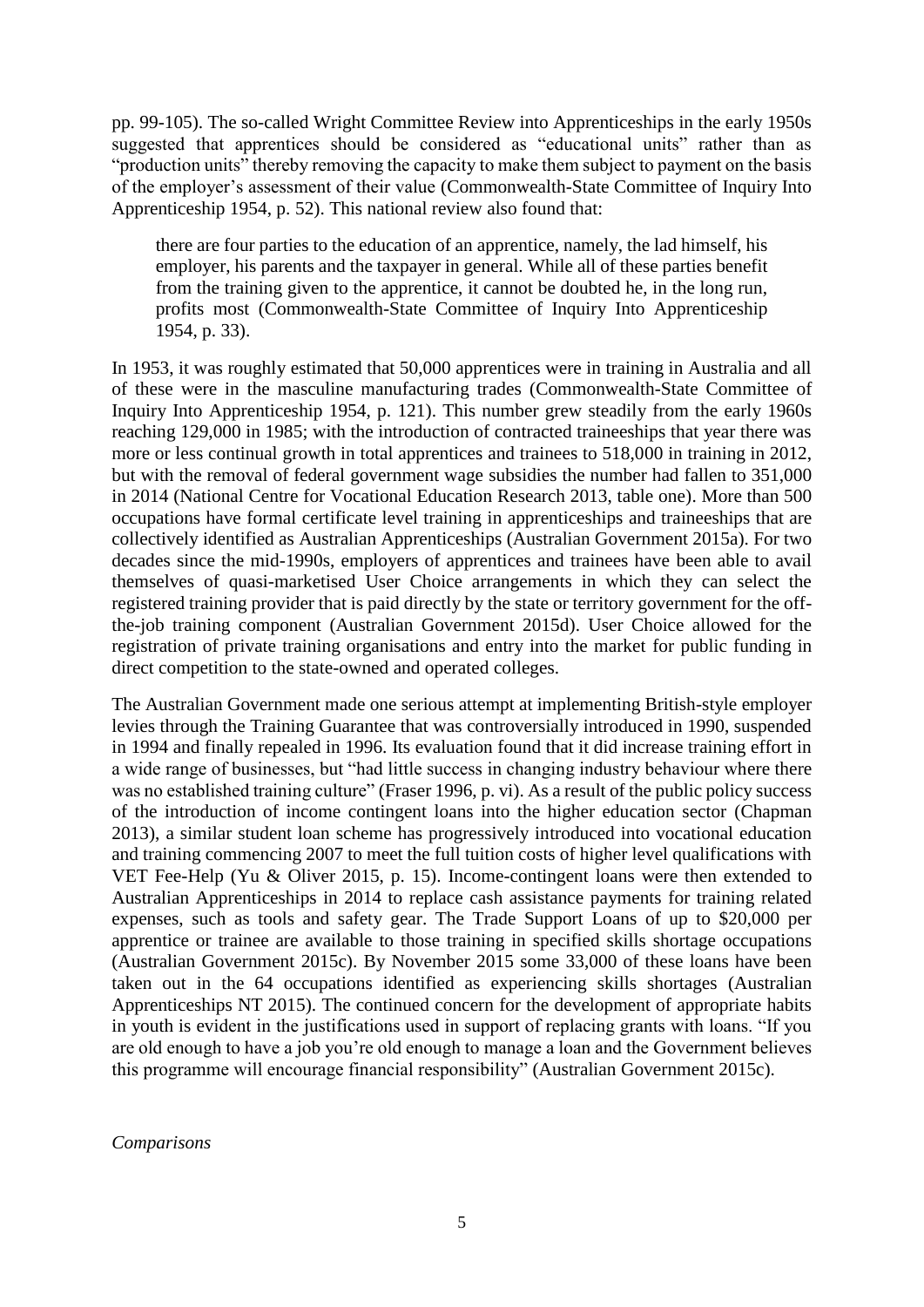New Public Management (Hill & Hupe 2002, pp. 110-112) loosely describes a set of contractual arrangements used by governments to deliver services to the public. Conceptually, there are four parties involved in the process – the funder, the purchaser, the provider and the client. Where governments have traditionally paid for the full costs of the off-the-job training component, the minister can be considered the funder, a government department does the purchasing from a registered training provider and the client receives the service. The various changes to the English and Australian apprenticeships systems have been based upon shifting responsibility for each of these roles from one party to another. For example, in the English system the concern with youth means that the role of funder various with age – government fully pays for apprentices under the age of 19, 50 per cent of training costs for 19-23 year olds and up to 50 per cent for older apprentices, with either employers or the apprentice (i.e. the clients) having to pay for the rest (Mirza-Davies 2015, p. 4). The 1970s apprenticeship levies in England shifted funding from the minister to employers while the Industry Training Boards became purchasers. With the eventual demise of the levy, the minister resumed the funder role, government departments resumed purchasing from both public and private registered providers and the age-appropriate client still received the service. The proposed vouchers under the most recently proposed levy scheme yet again changes the role of employers into that of purchaser as well as funder.

In Australia, the level of qualification determines who serves as the funder rather than age. Most clients seeking diplomas and advanced diplomas can either pay directly or take out a government-backed income contingent loan for the full amount and apprentices also have access to supplementary Trade Support Loans. The cost of training is being shifted away from both employers and government and onto the individual, although the vast bulk of traditional trades apprenticeship funding management still conforms with ministerial funding, department purchasing, a range of providers and marginal costs to the student as enshrined in the User Choice model. Unlike England, Australian employers have been particularly successful in resisting attempts to allocate more of the funder role to their group (Zoellner 2015). In addition, the four beneficiaries of training described in the Wright Report (employers, parents, governments and the lads) have each retained an interest and the gradual introduction of income contingent loans is premised on that report's finding that the individual apprentice gained the most from completing an apprenticeship (Commonwealth-State Committee of Inquiry Into Apprenticeship 1954, p. 33).

# **Findings**

### *Path Dependency*

An uncritical application of path dependence theory would find it unremarkable that England has (re)turned to employer levies and Australia has moved towards the provision of income contingent loans to resolve problems in their respective apprenticeship systems. But how did these differing responses to similar problems come about? The British conceptualised apprentices as price sensitive production units in a lightly regulated system where appropriate skill sets were determined in the workplace, often as a result of bitter disputes between craft unions and employers. On the other hand, Australia had a heavily regulated apprenticeship system from the very start and disputes between unions and employers were compulsorily settled through conciliation and arbitration processes. The apprentices were considered to be education units and deserving of government funding to provide public support for employers, parents and those in training.

### *Conversion*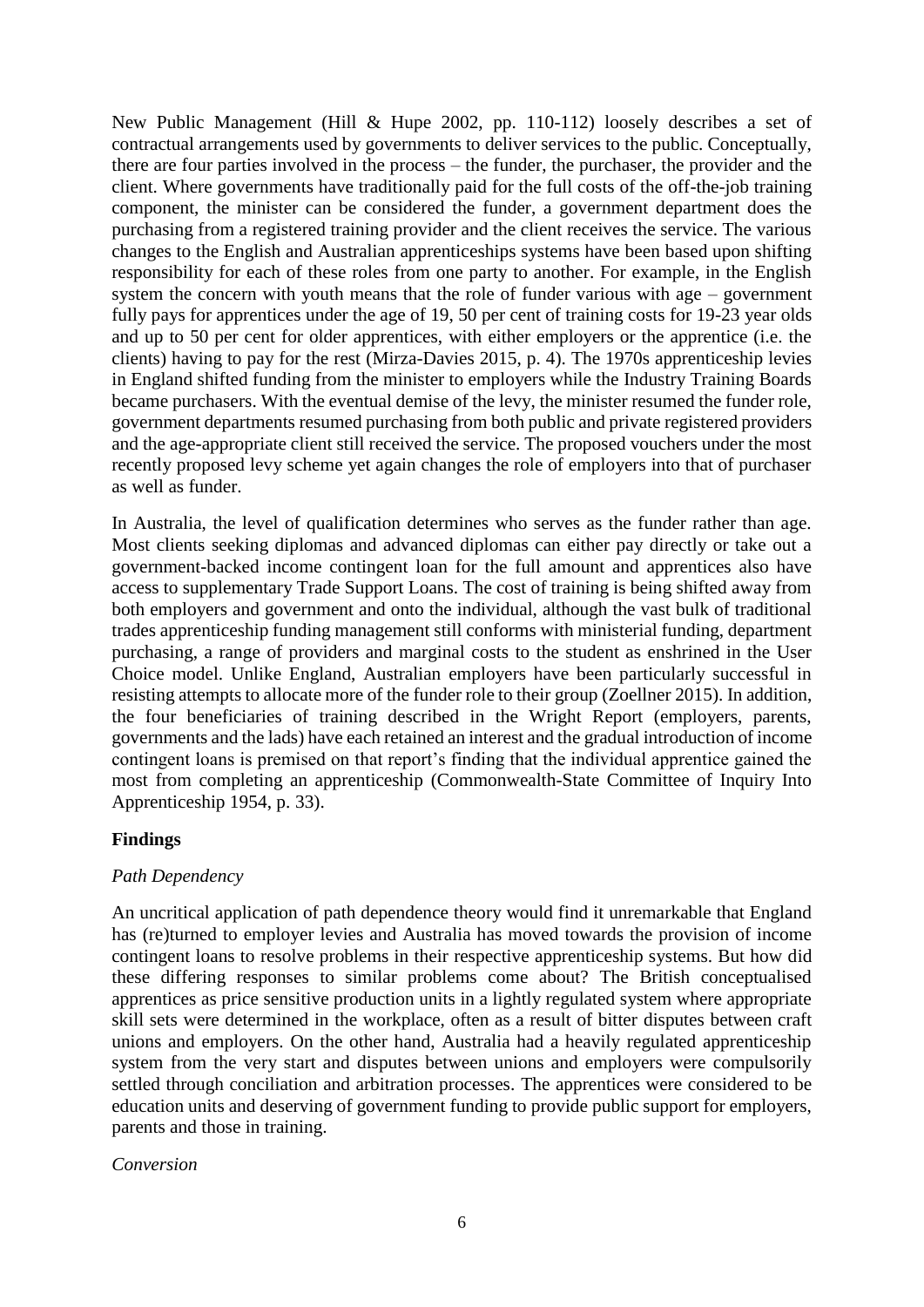Both systems present clear cases of conversion as a result of an internationally mobile set of neoliberal ideas that promote increased marketisation of training and increasing client choice in the system. From the 1970s onwards the notion of apprenticeship was extended well beyond its traditional gendered manufacturing base to include literally hundreds of occupations in both countries. The institution of apprenticeship was converted to cater for hundreds of thousands of people of all ages and employment status in response to youth unemployment and other labour market policies (Organisation for Economic Co-operation and Development 2005). Governments in many countries created quasi-markets as a mechanism to break the training monopoly held by state-owned colleges (Robinson & Kenyon 1998). These market-oriented changes gave the systems new goals – in addition to skills production there would also be expectations of promoting the introduction of New Public Management processes. Governments in both nations continually intervened in the training markets with time-limited incentives and subsidies in attempts to produce specified outcomes and these efforts frequently produced unintended outcomes resulting in the problems described in the introduction to this paper. There is little indication that conversion to markets and vastly increased numbers of occupations actually served to differentiate the Australian and English apprenticeship systems, instead it seems to have made them more similar.

### *Institutional Layering*

It is argued that Thelen's second addition to path dependent explanations helps explain how the two systems derived different solutions to similar problem sets. The ubiquity, longevity and sheer common sense of the master-apprentice relationship facilitates the addition of new elements to a relatively stable arrangement – institutional layering. Since World War Two neither nation has been able to resist the temptation to attach new rules to the apprenticeship system in order to change behaviours. This most clearly evident where regulations are used to change the roles of funder, purchaser, provider and client on the basis of trying to assign the costs of apprenticeship training to those who benefit most. The valorisation of the contractual relationship between the employer and the apprentice in England allows the individual apprentice to be thought of as an age-dependent production unit. The employer takes on responsibility for the costs of maintaining this relationship and the layer of levy-financed vouchers to be used by businesses is a logical policy outcome in support of the previously grafting on of a training market. In addition, by tapping into the public's deep concern about the problems of youth, the introduction of age limits allows governments to justify the allocation of scarce public funds to support apprenticeships.

Australia has resorted to a different type of layering related to having two levels of government responsible for apprenticeships. This complexity has only increased since World War Two and has resulted in a situation where policy and incentive funding comes from the federal level while apprenticeship legislation, delivery of training and most of the funding comes from the state level. All of this is further tempered by the Australian penchant for a form of 'colonial socialism' and regulation in which business and the community expect public financial contributions, particularly for education (Butlin, Barnard & Pincus 1982, pp. 320-321). The master-apprentice contract exists, but the relationship between governments and citizens is a more crucial determinant of the layers of rules and their amendments that are applied to an apprenticeship system that considers the individual apprentice to be an educational unit. The apprentice in this system is conceptualised as the major benefactor and, in keeping with human capital theory (Becker 1993, p. 16), higher level qualifications lead to even greater personal benefits which justifies greater individual contributions towards the cost of training. Income contingent loans are used to ensure that there is equitable access to education and training while eventually assigning the costs to the individual.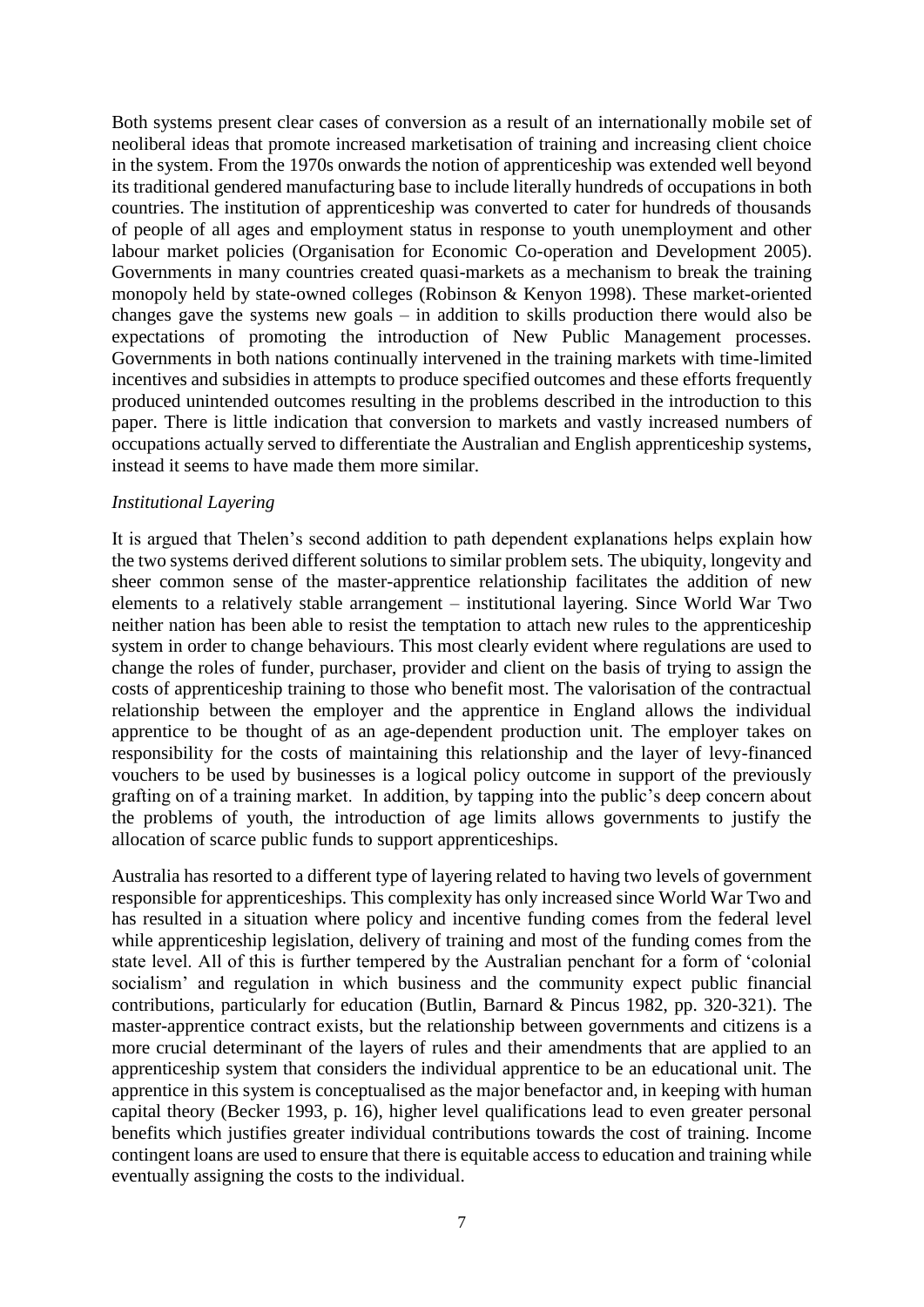# **Conclusion**

The addition of different institutional layers to the two path dependent apprenticeship systems has not reduced the amount of government involvement, but it has shifted the role of funder and purchaser of training towards the employer in Britain while in Australia the use of government-sponsored loans is shifting the funder and purchaser roles towards the student. Concerns about the anticipated contribution of young people to economic and social prosperity continues to underpin both government's inability to leave apprenticeships to the labour market, each nation has developed its own responses based upon their unique histories, which in turn, determine which policy options reside in the world of the politicly possible.

### **References**

Allais, S 2010, 'Economics imperialism and the 'new educational paradigm'', paper presented to Centre for Lifelong Learning Seminar, Glasgow, 3 June 2010

Australian Apprenticeships NT 2015, *Apprenticeship Support Loans*, Australian Apprenticeship Support Network, Darwin.

Australian Government 2015a, *About Australian Apprenticeships*, Australian Apprenticships, viewed 19 November 2015, <http://www.australianapprenticeships.gov.au/about-australianapprenticeships>.

—— 2015b, *The national skills needs list*, Australian Apprenticeships, viewed 12 November 2015, <http://www.australianapprenticeships.gov.au/publications/about-national-skills-needslist>.

—— 2015c, *Trade support loans: at a glance*, Australian Apprenticeships, viewed 12 November 2015,

<http://www.australianapprenticeships.gov.au/sites/prod.australianapprenticeships.gov.au/file s/publication-documents/ED15-

0136%20AA%20branding%20on%20products\_2pp%20FACTSHEET\_TSL%20At%20a%20 glance\_ACC\_0.pdf>.

—— 2015d, *User Choice*, Australian Apprenticeships, viewed 12 November 2015, <http://www.australianapprenticeships.gov.au/user-choice>.

Balzary, S 1998, 'Employer perspectives on the market for VET', in C Robinson & R Kenyon (eds), *The market for vocational education and training*, National Centre for Vocational Education Research, Leabrook.

Becker, G 1993, *Human capital: a theoretical and empirical analysis with special reference to education*, Third edn, The University of Chicago Press, Chicago.

Beddie, F & Curtin, P (eds) 2010, *The future of VET: a medley of views*, National Centre for Vocational Education Research, Adelaide.

Butlin, N, Barnard, A & Pincus, J 1982, *Government and capitalism: public and private choice in twentieth century Australia*, George Allen and Unwin, Sydney.

Castles, F 1985, *The working class and welfare*, Allen and Unwin, Wellington.

Chapman, B 2013, 'HECS loan model useful in other policy areas', *The Australian*, 4 September 2013, p. 34.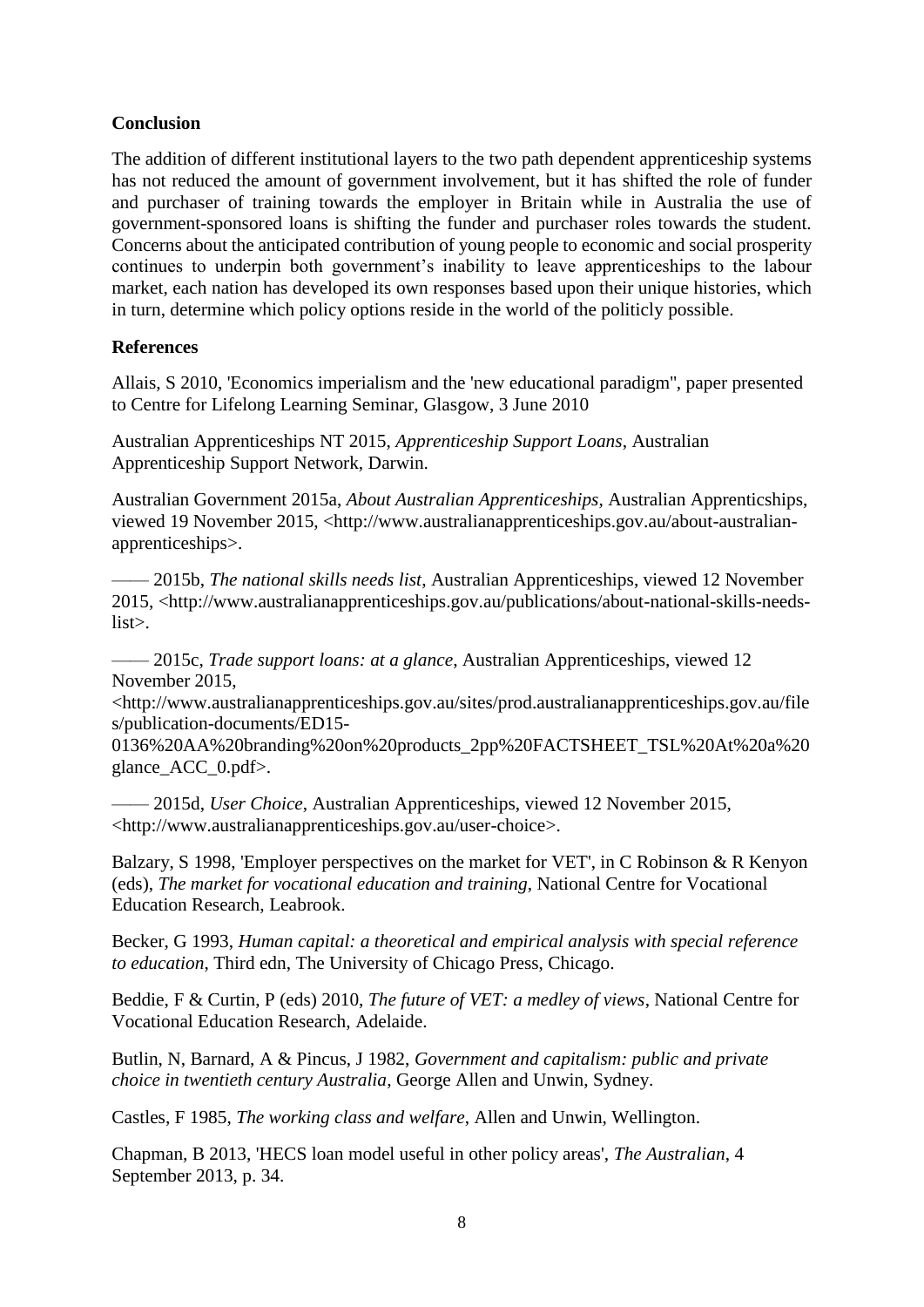Chard, G 1983, *Enhancing the vocational preparation of youth in the Northern Territory*, Northern Territory Department of Education, Darwin.

Commonwealth-State Committee of Inquiry Into Apprenticeship 1954, *Commonwealth-State apprenticeship inquiry: report of committee [Wright report]*, W M Houston Government Printer, Melbourne.

Department for Business, Innovation and Skills, 2015, *Apprenticeships levy: employer owned apprenticeships training*, United Kingdom Government, London.

Dodd, T 2014, 'Minister Pyne risks drowning in a sea of shonky schools', *The Australian Financial Review*, 3 November 2014, p. 11.

—— 2015, 'Loan schme debt at 40pc', *The Australian Financial Review*, 23 February 2015, p. 6.

Dodds, A & Kodate, N 2012, 'Understanding institutional conversion: the case of the National Reporting and Learning System', *Journal of Public Policy*, vol. 32, no. 2, pp. 117- 39.

Esping-Andersen, G 1990, *The three worlds of welfare capitalism*, Princeton University Press, Princeton.

Foucault, M 2007, *Security, territory, population: lectures at the College de France 1977- 1978*, Picador, New York.

—— 2010, *The government of self and others*, Palgrave Macmillan, Basingstoke.

Fraser, D 1996, *Training guarantee: its impact and legacy 1990-1994: main report*, Department of Employment, Education, Training and Youth Affairs, Canberra.

Gospel, H & Casey, P 2012, *Understanding training levies: evidence report 47*, UK Commission for Employment and Skills, London.

Grenfell, M 2007, *Pierre Bourdieu: education and training*, Continuum International Publishing Group, London.

Hill, M & Hupe, P 2002, *Implementing public policy: governance in theory and practice*, Sage Politics Texts, Sage Publications, London.

Mirza-Davies, J 2015, *Apprenticeships policy, England: briefing paper number 03052*, House of Commons Library, London.

National Centre for Vocational Education Research 2013, *Historical time series of apprenticeships and traineeships in Australia from 1963*, National Centre for Vocational Education Research, Adelaide.

—— 2015, *Total VET students and courses 2014*, National Centre for Vocational Education Research, Adelaide.

Oksala, J 2007, *How to read Foucault*, W. W. Norton and Company, New York.

Ong, A 2007, 'Neoliberalism as a mobile technology', *Transactions of the Institute of British Geographers*, vol. 32, pp. 3-8.